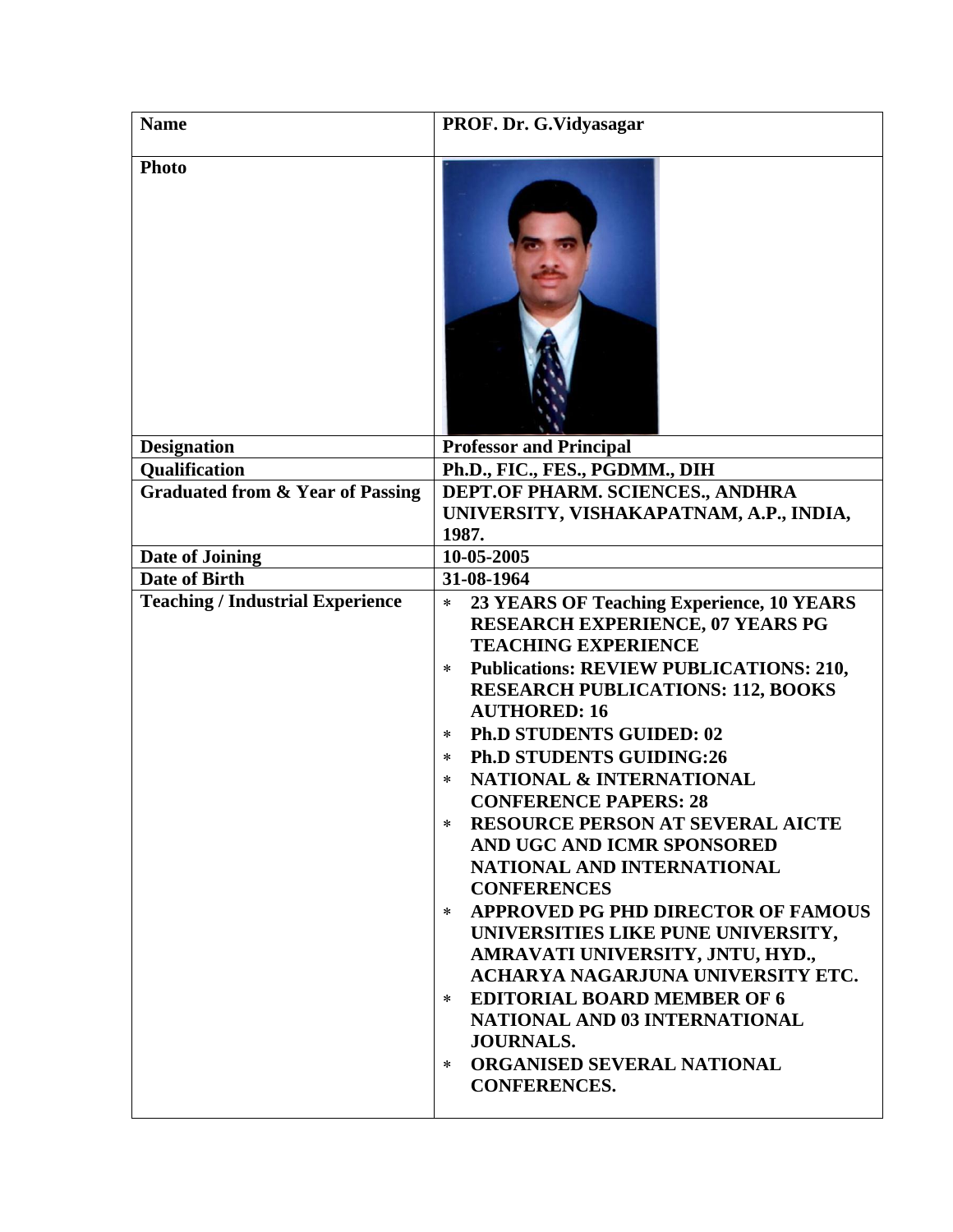|                         | <b>Books authored-</b>                                                                     |
|-------------------------|--------------------------------------------------------------------------------------------|
|                         | 1. Pharmaceutical Industrial Management -for B. Pharm.                                     |
|                         | & M.Pharm.                                                                                 |
|                         | 2. GATE - Pharmacy                                                                         |
|                         | 3. GATE - Pharmacy, Solved Question Papers                                                 |
|                         | 4. Basics of Drug Analysis - Vol. I for B.Pharm. /                                         |
|                         | M.Pharm.                                                                                   |
|                         | 5. Instrumental Methods of Drug Analysis - Vol. II for<br>B.Pharm. / M.Pharm.              |
|                         | 6. MCQs in Environmental Studies - for Undergraduate<br>courses of all Indian Universities |
|                         | 7. Drug Store & Business Management - For D. Pharm                                         |
|                         | 8. Pharmaceutical Analysis - I                                                             |
|                         | 9. Pharmaceutical Analysis - II for B. Pharm                                               |
|                         | 10. Forensic Pharmacy for D.Pharm & B.Pharm                                                |
|                         | 11.MCQs in Pharmacology,                                                                   |
|                         | 12.MCQs in Biochemistry                                                                    |
|                         | 13.MCQs in Microbiology                                                                    |
|                         | 14. basics of drug analysis                                                                |
|                         | 15.instrumental methods of drug analysis                                                   |
|                         | 16.pharmacy administration.                                                                |
| <b>Area of Interest</b> | ANALYTICAL METHOD DEVELOPMENT,<br>$\ast$                                                   |
|                         | <b>IMPURITY PROFILING OF DRUGS AND</b>                                                     |
|                         | PHARMACEUTICALS, PHARMACOLOGICAL                                                           |
|                         | AND PHYTO CHEMICAL SCREENING OF                                                            |
|                         | MEDICINALLY IMPORTANT PLANTS.                                                              |
|                         | <b>NOVEL DRUG DELIVERY AND NANO</b><br>$\ast$                                              |
|                         | PARTICULATE DRUG DELIVERY SYSTEMS.                                                         |
| <b>Contact</b>          | Mobile: 9825372991                                                                         |
|                         | E-mail: galividyasagar@gmail.com                                                           |
|                         | galividyasagar@hotmail.com.,                                                               |
|                         | vidyasagar_gali@yahoo.com                                                                  |
|                         |                                                                                            |

## **BRIEF RESUME OF PROF. (DR.)G. VIDYA SAGAR**

Prof. Dr. G. Vidya Sagar, a Doctorate (Ph.D) in Pharmaceutical Sciences from Andhra University, Vishakapatnam, A.P., India, is a dedicated and dynamic person in the stream of Pharmaceutical Sciences with standing contribution for the development of Pharmaceutical Education in particular and the Profession of Pharmacy in general.